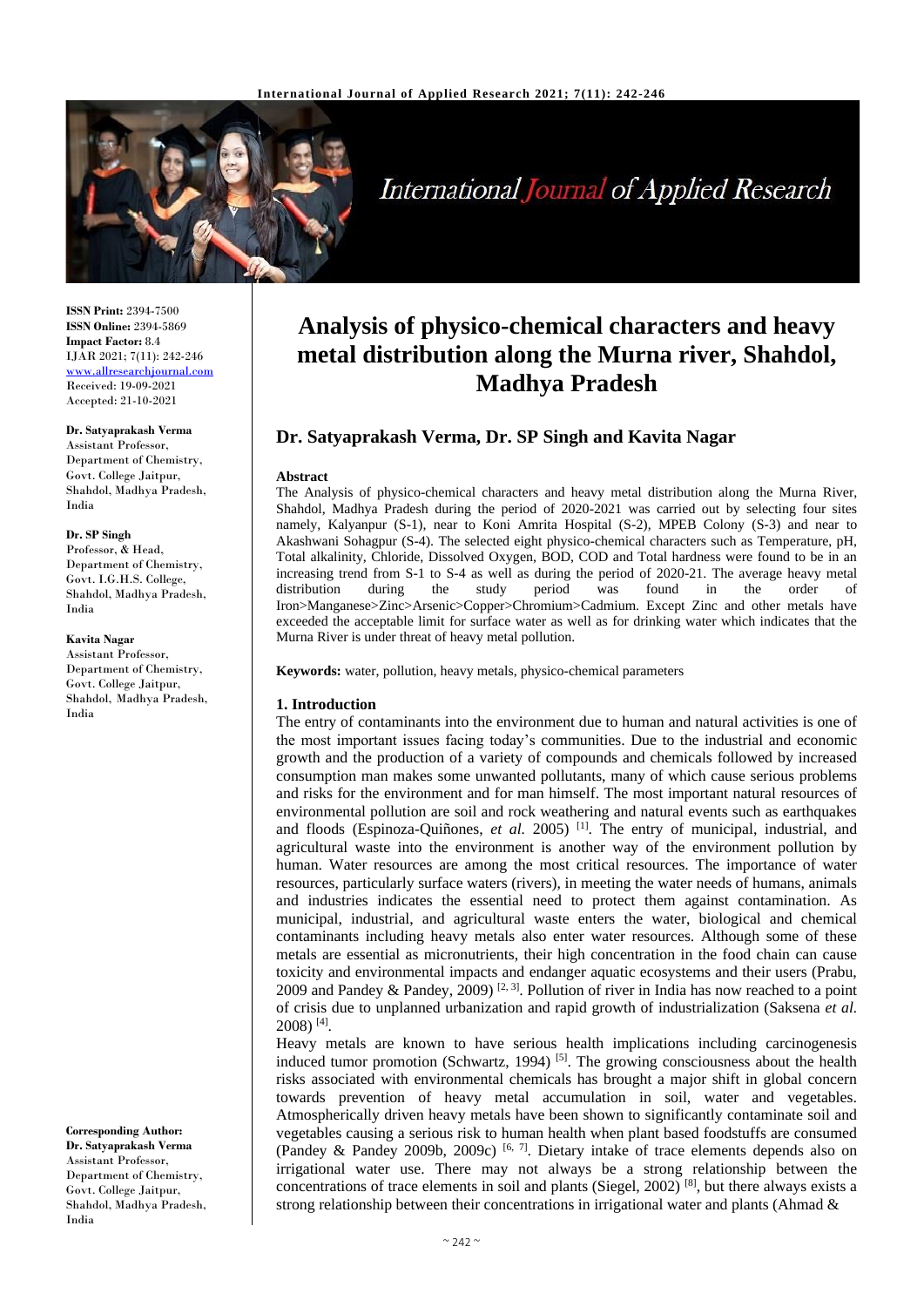Goni 2009; Sharma *et al.* 2006)<sup>[9, 10]</sup>. Thus, the deposition of heavy metals in water bodies can doubly increase the human intake through food chain as well as through drinking water. Most of the surface discharge sources contaminate soil and water bodies under limited spatial range, aerial emissions being prone to long range transport, contaminate wider range of ecosystems especially downwind to emission sources. Furthermore, unlike surface discharge, where stream flow restricts midstream contamination, atmospheric deposition directly adds contaminants on water surfaces.

# **2. Material and Methods**

# **2.1 Study area**

District Shahdol lies between 23°15' N latitude to 24° N Latitude and 81°E longitude to 81°45' Longitude. The xpanse of the district is 110 km N-S and 30 km E-W thus comparising an area of about 5642 sq. km. which is 1.83% of the total area of the M.P. Shahdol lies on Katni-Bilaspur railway line and is approachable by road from Jabalpur, Shahdol, Bilaspur, Mandla, Sidhi and Koria district (C.G.). The roads are motorable in all weather. District Shahdol lies in the heart of the country. The district is surrounded by Sone river and Satna and Sidhi district in north, Dindauri in South, Koria (Sarguja), Anuppur in east and Jabalpur and Umaria in the West. It is situated 489 mts. above the sea surface.

According to the 2011 census Shahdol District has a population of 1,064,989, roughly equal to the nation of Cyprus or the US state of Rhode Island. This gives it a ranking of 427th in India (out of a total of 640). The district has a population density of 172 inhabitants per square kilometre (450/sq mi). Its population growth rate over the decade 2001-2011 was 17.27%. Shahdol has a sex ratio of 968 females for every 1000 males, and a literacy rate of 68.36% [7] .

In Shahdol town, eastern Madhya Pradesh state, central India. It lies along the Murna River (a tributary of the Son River) about 110 miles (177 km) northwest of Bilaspur. Murna river flows from south to north-east. Murna river also provides the necessary water requirements for few villages of Shahdol city. During the survey it was found that forest cover in the bank of Murna river has almost nonexistent. In addition to there was a large and small slum encroachments along the bank of the river. This encroachment of bank of the river has a resulted into a drastic situation where the river Munra (now becomes as a drainage) has slowly dried up.

## **2.2 Climate**

It is Hot in summer. Shahdol District summer highest day temperature is in between 29 °C to 45 °C.

Average temperatures of January is 16 °C, February is 21  $\rm{^{\circ}C}$ , March is 26  $\rm{^{\circ}C}$ , April is 32 $\rm{^{\circ}C}$ , May is 36  $\rm{^{\circ}C}$ .

## **2.3 Site description**

Site description

| S. No.   | Site code      | <b>Sites</b>                  | <b>Description</b>                                                       |  |  |
|----------|----------------|-------------------------------|--------------------------------------------------------------------------|--|--|
| .,       | S1             | Near to Kalvanpur             | Where the river Murna enters the city                                    |  |  |
| <u>.</u> | S <sub>2</sub> | Near to Koni, Amrita hospital | Located in the middle of the course of the River Murna through the city. |  |  |
| <u>.</u> | S3             | Near to MPEB colony           | Located in the middle of the course of the River Murna through the city. |  |  |
| J.       | S4             | Near to Akashwnai, Sohagpur   | Where the River Murna just leaves the city                               |  |  |

# **3. Results and Discussion**

# **3.1 Study of Physico- chemical characteristics of the Murna River**

The analysis of physico-chemical characters of the Murna

River was carried out during Monsoon, winter and summer season during the period of 2020-2021. The average of these readings were calculated and represented in the Table 1.

**Table 1:** Average Physico-chemical characters during 2020-2021 year of the Murna River.

| S. No. |                           | <b>Sampling sites</b> |        |        |        |
|--------|---------------------------|-----------------------|--------|--------|--------|
|        | <b>Parameters</b>         | $S-1$                 | $S-2$  | $S-3$  | $S-4$  |
| 1.     | Temperature $(^{\circ}C)$ | 26.0                  | 26.0   | 26.2   | 25.9   |
| 2.     | pΗ                        | 7.52                  | 7.49   | 7.47   | 7.48   |
| 3.     | Total alkalinity (mg/L)   | 133.7                 | 145.0  | 155.9  | 131.7  |
| 4.     | Chloride $(mg/L)$         | 29.4                  | 59.9   | 63.3   | 32.5   |
| 5.     | Dissolved Oxygen (mg/L)   | 6.97                  | 5.75   | 5.24   | 7.51   |
| 6.     | $BOD$ (mg/L)              | 2.2                   | 2.7    | 5.5    | 5.3    |
| 7.     | $COD$ (mg/L)              | 29.9                  | 28.4   | 43.0   | 22.1   |
| 8.     | Total hardness (mg/L)     | 149.91                | 144.24 | 165.91 | 177.18 |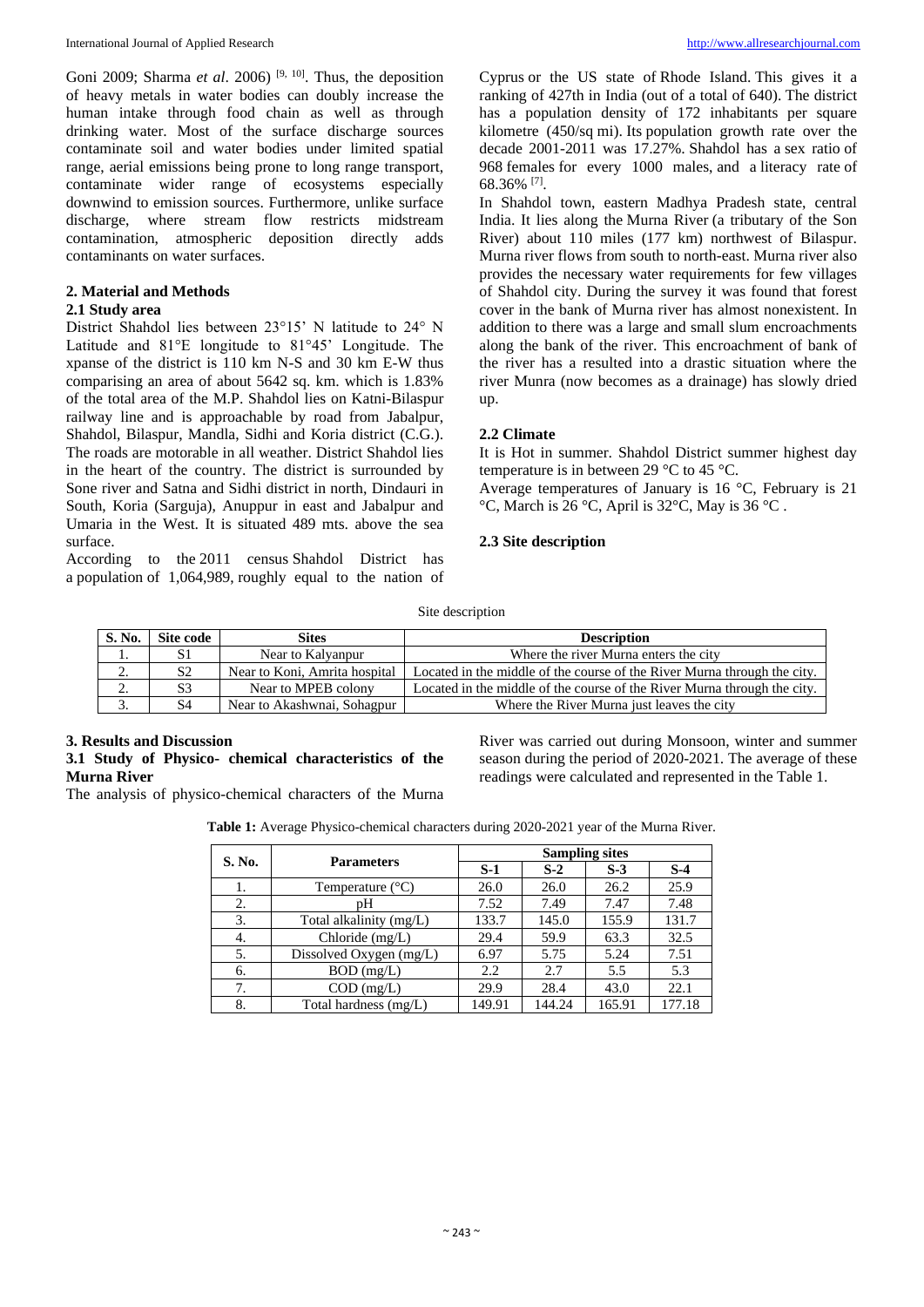

**Graph 1:** Graphics analysis of Average Physico-chemical characters during 2020-2021 year of the Murna River

From the Table 1, it is observed that the maximum Temperature was found to be at the S-3 site and the S-4 site. The maximum pH was noted at the S-1 site, similarly maximum Total alkalinity at the S-3 site, Chloride at the S-3, Dissolved oxygen at the S-4 was observed. The maximum BOD, COD at the S-3 and Total hardness at the S-4 during the period of 2020-2021were observed.

Temperature of surface water sources sampling stations varies with climatic conditions. Temperature values of the surface water ranged between a minimum of 25.9 °C to a maximum of 26.2 °C. Singh and Singh (1990)  $[11]$  have reported temperature variations of Subernarekha river in Ranchi from July 1985 to June 1986 to range from 19.2 °C to 29.5 °C.

Though, pH of all the sites varied from 7.47 to 7.52, pH ranging from 6.5 to 8.5 has been suggested as standards for drinking water. (ISI, 1982, WHO, 1988 and USEPA, 1989) [12-14] .

Total Alkalinity in the surface water sources investigation has been observed to fluctuate in between 131.7 mg/l as minimum to a maximum of 155.9 mg/l which is towards higher side. Narmada river have reported that the maximum value of pre carbon dioxide was recorded during summer months may be because of decomposition of organic matter and a depletion in dissolved oxygen with low pH. Similar observations have also been made by Sreenivasan (1964) [15] and Welch (1935 & 1952)<sup>[16]</sup>.

Chloride values of the surface water ranged between a minimum of 29.4 mg/l to a maximum of 63.3 mg/l.

The average DO for S-4 was found to be 7.51 which is good but S-1, S-2 and S-3 showed less DO i.e. 6.97, 5.75 and 5.24 mg/l than 4 mg/l (CPCB, 2016)  $[17]$  which may be due to

domestic sewage and small industrial sewage discharge increased from upstream to downstream responsible for excessive pollution (Thorwat et al. 2012)<sup>[18]</sup> as microorganisms consume large amount of oxygen from domestic sewage for their living.

In the present study, BOD is ranged from 2.2 to 5.5 from upstream site S-1 to Downstream site S-3. This indicated that the riverside stretch is free from organic pollution (Effendi et al. 2018)<sup>[19]</sup>. The BOD were found to be out of permissible limit of CPCB  $[17]$  which might be due to an increasing organic matter load from upstream to downstream ultimately the decomposition process of organic matter by microbes consume large amount of oxygen. The decreasing trend in DO and an increasing trend in BOD towards downstream show an increase in the load of pollution from upstream to downstream (Mulani *et al.* 2009) [20]. The COD is another important characteristics of water, which is the amount of chemical oxidant required for the oxidation of the organic matter present in the water. This is the reliable characteristics of water for judging the extent of pollution in water (Effendi *et al.* 2018)<sup>[19]</sup>.

The COD of Murna river water ranged from 22.1 to 43.0 mg/l, which is out of permissible limit designated by (World Health Organization) [13] WHO 1988. The Murna river receives high amount of the organic matter which may be originated from domestic effluents on the bank of the river. This may be one of the reasons for increase in the organic pollution load in the Murna River from upstream to downstream. The increased amounts of COD are undesirable for fisheries as well as for agriculture.

Total hardness values of the surface water ranged between a minimum of 144.24 mg/l to a maximum of 177.18 mg/l.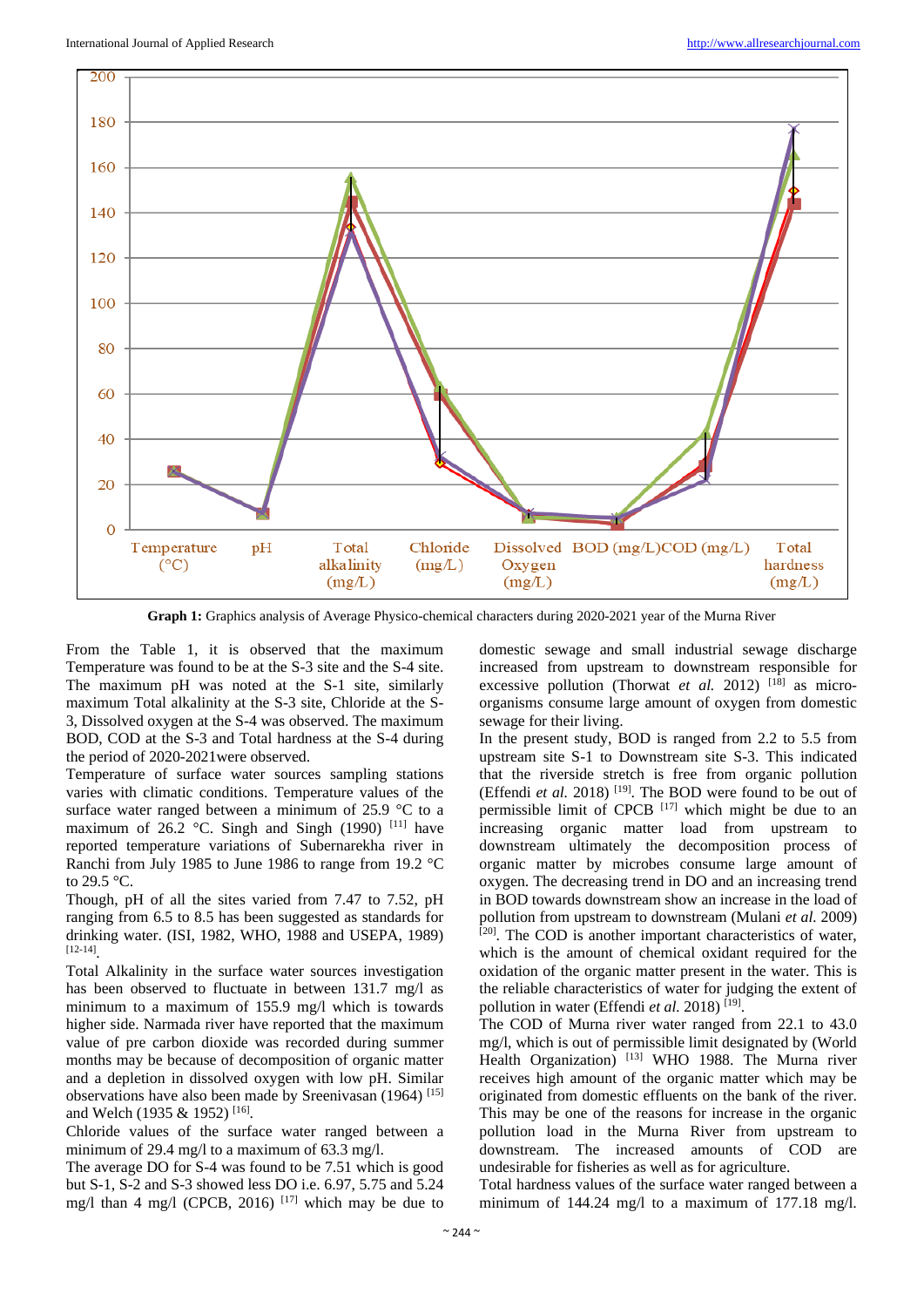These values of total hardness recorded in the drinking water in the present investigation are much higher than the values reported by Olaniya et al. (1978)<sup>[21]</sup> in well waters of Jaipur.

# **3.2 Heavy Metals distribution along Murna River**

Heavy metals are found to be environmentally stable and non-biodegradable, toxic to the living beings and tend to accumulate in plants and animals causing adverse effects on human health. The average heavy metal concentration during the period of 2020-21 is depicted in the Table 2.

**Table 2:** Average Heavy metal concentration during 2020- 2021year of the Murna River.

| S. No. | <b>Parameters</b>    | <b>Sampling sites</b> |       |       |       |  |
|--------|----------------------|-----------------------|-------|-------|-------|--|
|        |                      | $S-1$                 | $S-2$ | $S-3$ | $S-4$ |  |
| 1.     | Arsenic (ppm.)       | 0.031                 | 0.038 | 0.043 | 0.031 |  |
| 2.     | Chromium (ppm.)      | 0.021                 | 0.028 | 0.027 | 0.030 |  |
| 3.     | Cadmium (ppm.)       | 0.005                 | 0.005 | 0.005 | 0.005 |  |
| 4.     | Copper (ppm.)        | 0.024                 | 0.031 | 0.039 | 0.040 |  |
| 5.     | Iron $(ppm.)$        | 0.052                 | 0.045 | 0.059 | 0.081 |  |
| 6.     | Manganese (ppm.)     | 0.049                 | 0.043 | 0.056 | 0.060 |  |
| 7.     | $\text{Zinc (ppm.)}$ | 0.044                 | 0.040 | 0.044 | 0.055 |  |



**Graph 2:** Graphics analysis of Average Heavy metal concentration during 2020-2021year of the Murna River

The average heavy metal concentration during the period of 2020-21 were found in the order of Iron>Manganese>Zinc>Arsenic>Copper>Chromium>Cadm ium. The concentration of Iron ranged from 0.045 to 0.081 ppm., Manganese from 0.043 to 0.060 ppm., Zinc from 0.040 to 0.055 ppm, Arsenic from 0.031 to 0.043 ppm., Copper from 0.024 to 0.040 ppm., Chromium from 0.021 to 0.030 ppm. and Cadmium from 0.005 to 0.005 ppm. As the river flows from upstream to downstream there are many sources of pollution such as agricultural runoff, small scale industries waste water, domestic sewage which flows through different nullahs, waste water from industrial areas etc. Therefore, the increase in heavy metal content from upstream to downstream was observed from upstream to downstream during the study period.

In nature, the Cadmium is found in phosphate rocks and its natural background can be increased by atmospheric deposition, land application of sewage sludge and manure, and fertilizers (Roberts, 2014)  $^{[22]}$  while only the mean concentrations of Cd in marine sediments (Long, *et al.*  $2013$ ) <sup>[23]</sup>. The river basin of the Murna river, is a rich

agricultural area in which large amount of chemical fertilizers are used which may be one of the reasons for the occurrence of Cadmium content in river water sample.

## **4. Conclusions**

The focus of the study was physico-chemical characters and heavy metal distribution along the Murna River from upstream to downstream. The physico-chemical characteristics of Murna River showed an increasing trend from upstream to downstream which indicates increasing anthropogenic activity in the corresponding area. The average heavy metal distribution during the study period was found in the order of Iron>Manganese>Zinc>Arsenic>Copper>Chromium>Cadm ium. Except Zinc and other metals have exceeded the acceptable limit for surface water as well as for drinking water which indicates that the Murna River is under threat of heavy metal pollution. It is, thus, necessary to take serious and essential measures to control the entry of the sewage, treat it before entering the river, manage the quality